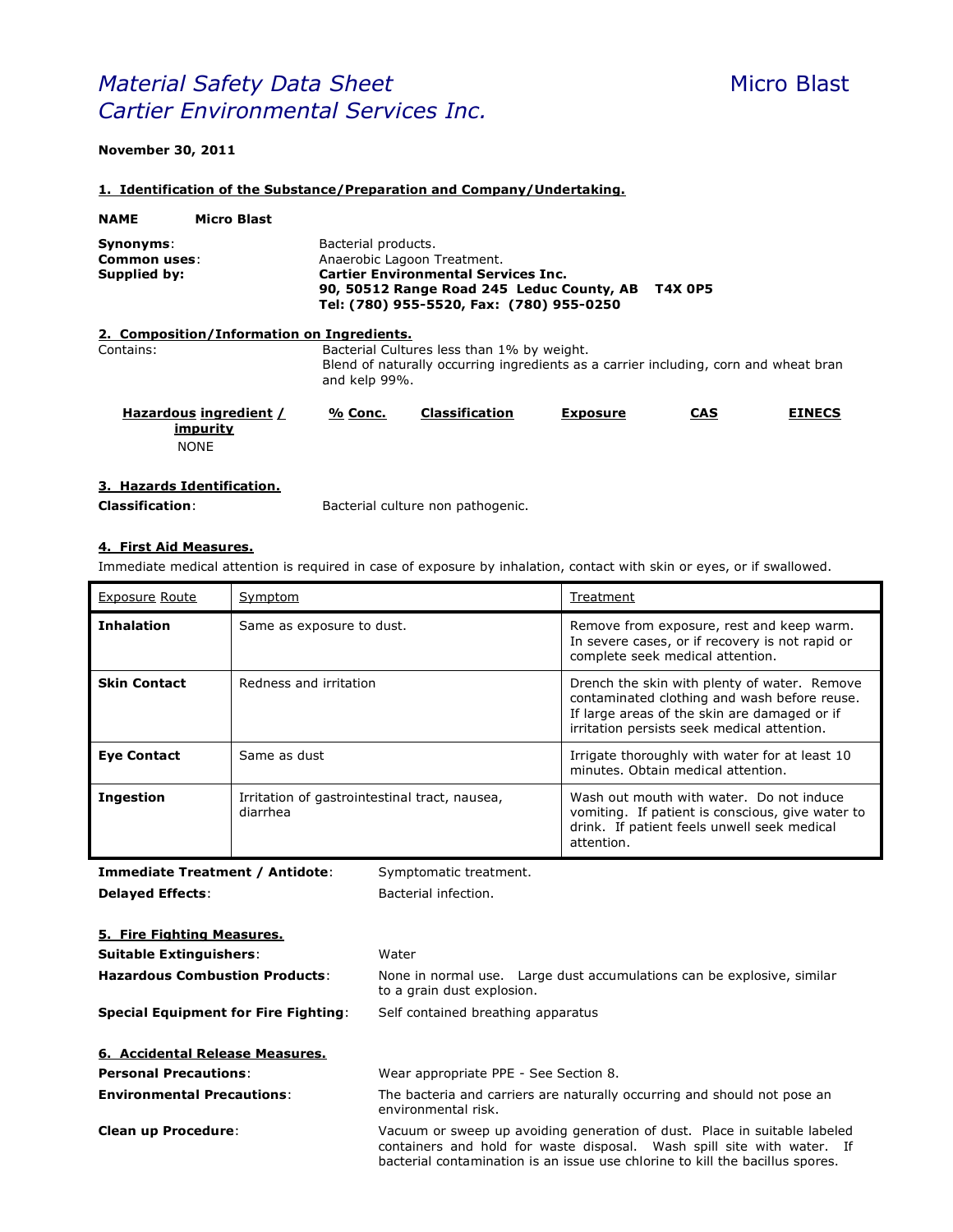#### **7. Handling & Storage.**

| <b>Handling</b>                                                     | <b>Ventilation:</b> Good general ventilation. |                                                                                        |  |
|---------------------------------------------------------------------|-----------------------------------------------|----------------------------------------------------------------------------------------|--|
| <b>Recommended procedures &amp; equipment:</b> avoid creating dust. |                                               |                                                                                        |  |
| <b>Storage</b>                                                      | Temperature range:                            | 0 deg C to 40 deg C for product viability only.                                        |  |
|                                                                     | product viability only.                       | <b>Humidity range:</b> less than 40% for long term exposure of unprotected product for |  |
| Keep away from:                                                     | See Section 10.                               |                                                                                        |  |
| Suitable storage Media:                                             | Original container with closed lid.           |                                                                                        |  |
| Precautions against static discharge: recommended.                  |                                               |                                                                                        |  |

#### **8. Exposure Controls/Personal Protection.**

#### **Exposure standards**:

| Component | LTEL (8h TWA) | STEL (15 mins) | Type |
|-----------|---------------|----------------|------|
|           |               |                |      |

None

## **Personal Protective Equipment**:

| Hand: | Wash hands after use. Gloves recommended |  |
|-------|------------------------------------------|--|
|-------|------------------------------------------|--|

**Eye:** Safety glasses or goggles recommended.

**Skin:** Wash after exposure. Overalls and boots recommended

**Environmental Controls**: Users should be aware of environmental considerations and their duties under the environmental protection act.

**Hygiene Measures**: Always wash thoroughly after handling chemicals.

#### **9. Physical & Chemical Properties.**

| Appearance                       | Tan colored free flowing powder                                |
|----------------------------------|----------------------------------------------------------------|
| Odor                             | Cereal like pleasant                                           |
| рH                               | Neutral 6.0 to 7.0 in water dispersion                         |
| <b>Boiling Point/range</b>       | Not Applicable                                                 |
| <b>Melting Point/range</b>       | Not Applicable                                                 |
| <b>Flash point</b>               | Not Applicable                                                 |
| <b>Flammability</b>              | Not flammable under normal conditions of storage and handling. |
| <b>Auto-ignition temperature</b> | Not Applicable                                                 |
| <b>Explosive limits</b>          | N/A - except in presence of large dust cloud                   |
| <b>Oxidizing Properties</b>      | Non                                                            |
| <b>Vapour Pressure</b>           | Not Applicable                                                 |
| <b>Relative density</b>          | $0.6$ to $0.8$                                                 |
| Solubility in water              | Not soluble. Disperses in water.                               |
| Solubility in solvent            | Not soluble                                                    |
| <b>Partition coefficient</b>     | Not Applicable                                                 |
| <b>Viscosity</b>                 | Not Applicable                                                 |
| <b>Vapour density</b>            | Not Applicable                                                 |
| <b>Evaporation rate</b>          | Not Applicable                                                 |
| Conductivity                     | Not Applicable                                                 |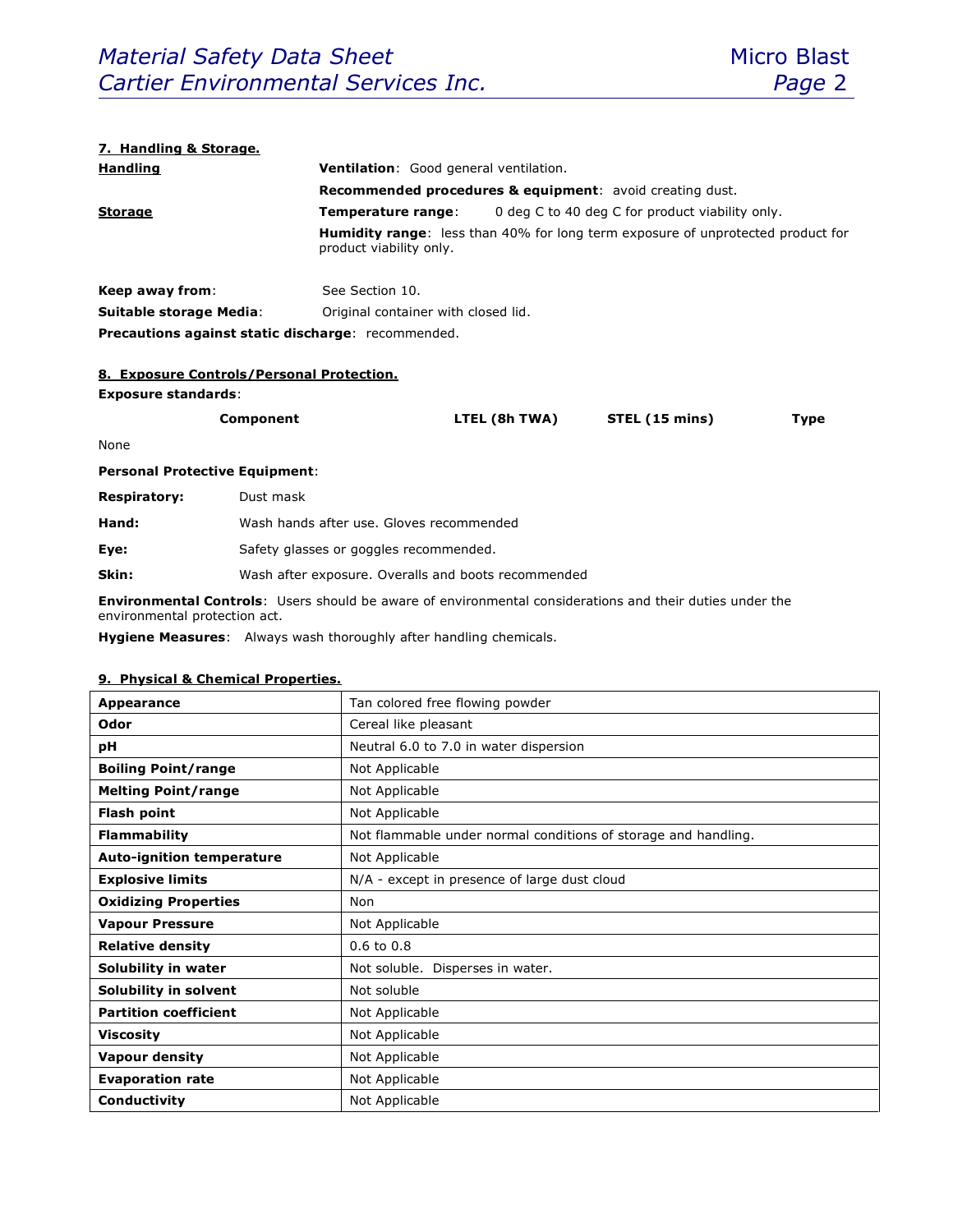| 10. Stability & Reactivity.                                                                                                                                                 |                                                                                                                                                                                                                                                                                                                                                       |  |
|-----------------------------------------------------------------------------------------------------------------------------------------------------------------------------|-------------------------------------------------------------------------------------------------------------------------------------------------------------------------------------------------------------------------------------------------------------------------------------------------------------------------------------------------------|--|
| Stability:                                                                                                                                                                  | Stable under normal storage and handling conditions.                                                                                                                                                                                                                                                                                                  |  |
| <b>Conditions to avoid:</b>                                                                                                                                                 | Accumulations of product in enclosed spaces and generation of dust.                                                                                                                                                                                                                                                                                   |  |
| <b>Materials to avoid:</b>                                                                                                                                                  | Acids and Alkalies may inactivate the bacterial cultures.                                                                                                                                                                                                                                                                                             |  |
| <b>Hazardous decomposition products:</b>                                                                                                                                    | Oxides of carbon.                                                                                                                                                                                                                                                                                                                                     |  |
| 11. Toxicological Information.                                                                                                                                              |                                                                                                                                                                                                                                                                                                                                                       |  |
|                                                                                                                                                                             | Toxological effects: Low Acute oral toxicity although ingestion will cause irritation of the gastrointestinal tract and<br>may result in nausea and diarrhea. May cause mild mechanical irritation to eyes, skin and mucous membranes. May<br>cause irritation from allergic reaction, especially to people that have a history of allergic reaction. |  |
| <b>LD</b> <sub>LO</sub>                                                                                                                                                     |                                                                                                                                                                                                                                                                                                                                                       |  |
| $LD_{50}$                                                                                                                                                                   | skin-rabbit<br>oral-rat                                                                                                                                                                                                                                                                                                                               |  |
| 12. Ecological Information.                                                                                                                                                 |                                                                                                                                                                                                                                                                                                                                                       |  |
| <b>Environmental Effects:</b>                                                                                                                                               | Minimal impact under normal conditions of use and storage. The bacterial<br>cultures are naturally occurring soil type organisms. The carriers are<br>naturally occurring materials.                                                                                                                                                                  |  |
| <b>Mobility:</b>                                                                                                                                                            | Disperses in water.                                                                                                                                                                                                                                                                                                                                   |  |
| Degradability:                                                                                                                                                              | Contents are biodegradable.                                                                                                                                                                                                                                                                                                                           |  |
|                                                                                                                                                                             |                                                                                                                                                                                                                                                                                                                                                       |  |
| <b>Bio-accumulative potential:</b>                                                                                                                                          | Not Known                                                                                                                                                                                                                                                                                                                                             |  |
| <b>Aquatic Toxicity:</b>                                                                                                                                                    | Not Known                                                                                                                                                                                                                                                                                                                                             |  |
| 13. Disposal Considerations.                                                                                                                                                |                                                                                                                                                                                                                                                                                                                                                       |  |
| Substance:                                                                                                                                                                  | Via an authorized waste disposal contractor to an approved waste disposal<br>site, observing all local and national regulations.                                                                                                                                                                                                                      |  |
| <b>Container:</b>                                                                                                                                                           | As substance.                                                                                                                                                                                                                                                                                                                                         |  |
| 14. Transport Information.                                                                                                                                                  | Not regulated for transport.                                                                                                                                                                                                                                                                                                                          |  |
|                                                                                                                                                                             |                                                                                                                                                                                                                                                                                                                                                       |  |
| <b>UN number</b><br><b>Primary Hazard</b><br><b>Packing Group</b><br><b>H.I. Number</b><br><b>Proper Shipping name</b>                                                      | Class<br><b>Subsidiary Hazard</b><br><b>Emergency Action Code</b><br><b>Marine Pollutant</b><br>Waste water treatment compounds, bacterial culture.                                                                                                                                                                                                   |  |
| 15. Regulatory Information.<br><b>Label Name</b><br>Micro Blast<br>Symbols<br><b>Risk Phrases</b><br><b>Safety Phrases</b><br>E.C. No<br>n/a<br><b>Additional labeling:</b> | no risk or safety phrases stipulated<br>no risk or safety phrases stipulated<br>no risk or safety phrases stipulated<br>Use of this material may be governed by the following regulations: (users are advised to consult these                                                                                                                        |  |
| regulations for further information).                                                                                                                                       |                                                                                                                                                                                                                                                                                                                                                       |  |

The information contained in this data sheet does not constitute an assessment of workplace risks.